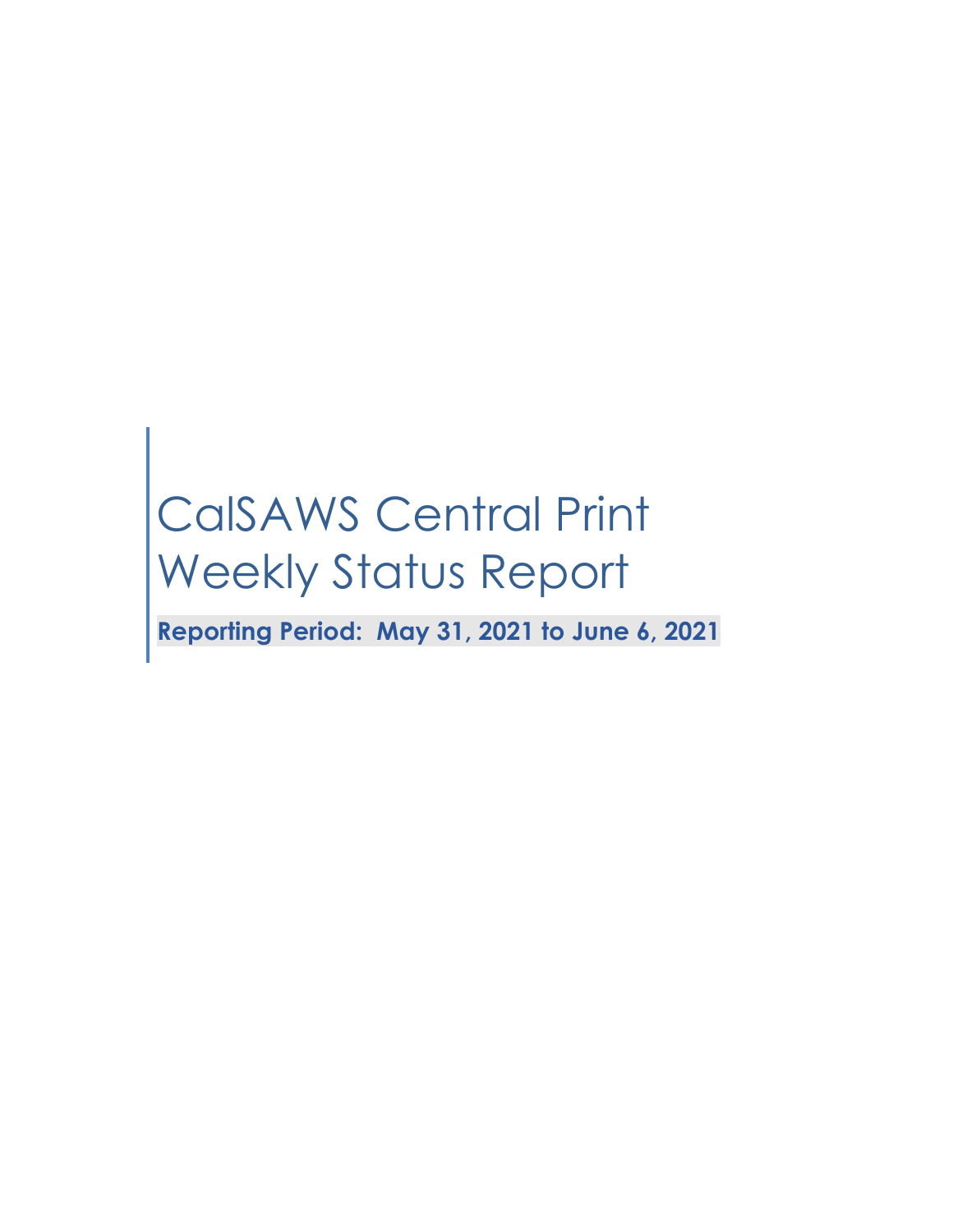Weekly Status Report, June 6, 2021 Period: May 31, 2021 to June 6, 2021

# **Table of Contents**

| 1.1 |  |
|-----|--|
| 1.2 |  |
| 1.3 |  |
| 1.4 |  |
| 1.5 |  |
| 1.6 |  |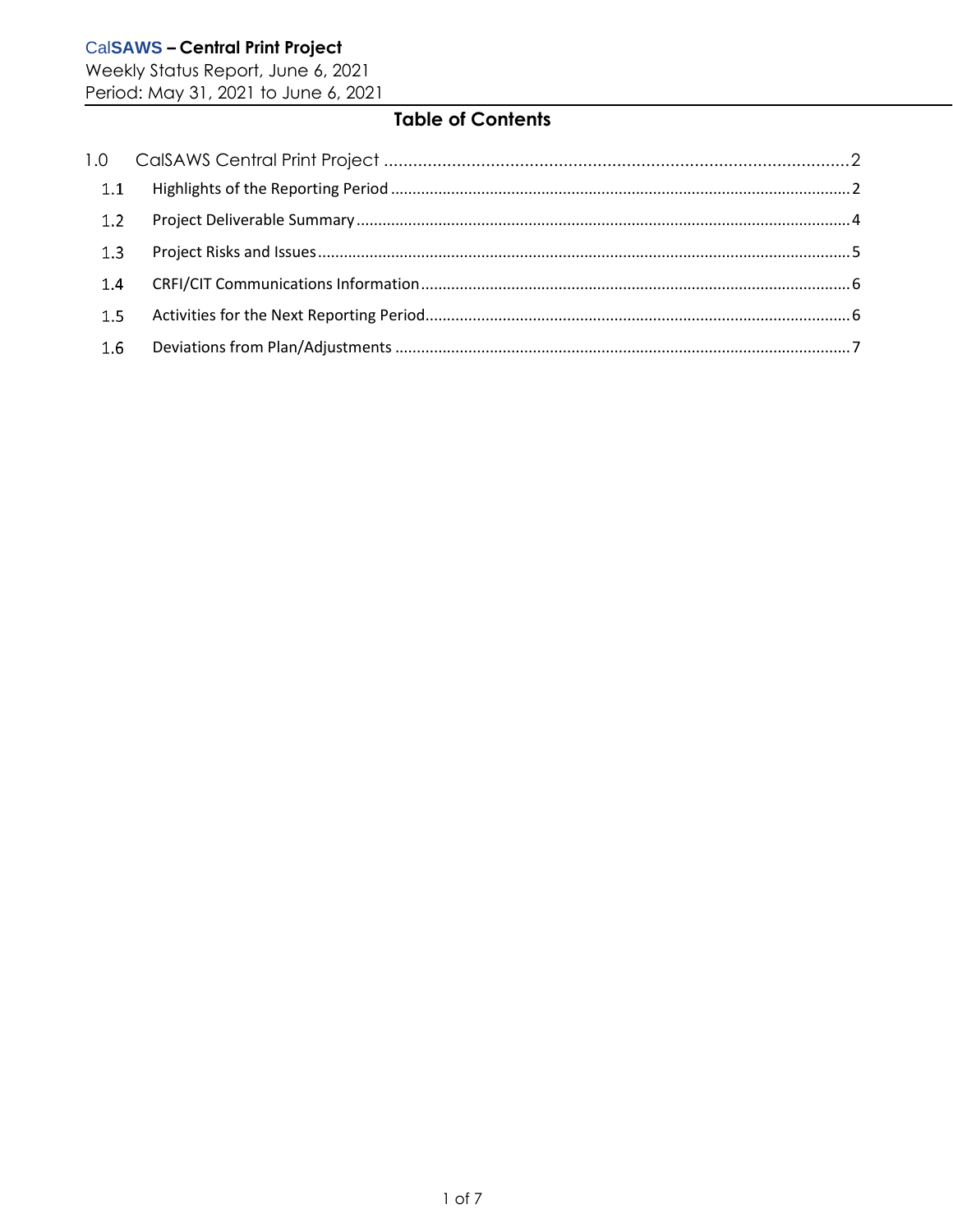Weekly Status Report, June 6, 2021 Period: May 31, 2021 to June 6, 2021

# <span id="page-2-0"></span>**1.0 CalSAWS Central Print Project**

#### <span id="page-2-1"></span> $1.1$ **Highlights of the Reporting Period**

## **Project Management**

- ► Received DDEL approval for DEL 01.00 Monthly Status Report March.
- ► Received FDEL approval for DEL 01.01 Monthly Status Report April.
- ► Continued updates to project work plan.

# **Project Gantt**



## **Requirements Verification**

- ► Completed Requirements Verification Implementation requirements.
- ► Updated Requirements Traceability Matrix (RTM) based on information from the Requirements Verification meetings.
- ► Scheduled Requirements Verification Security meeting.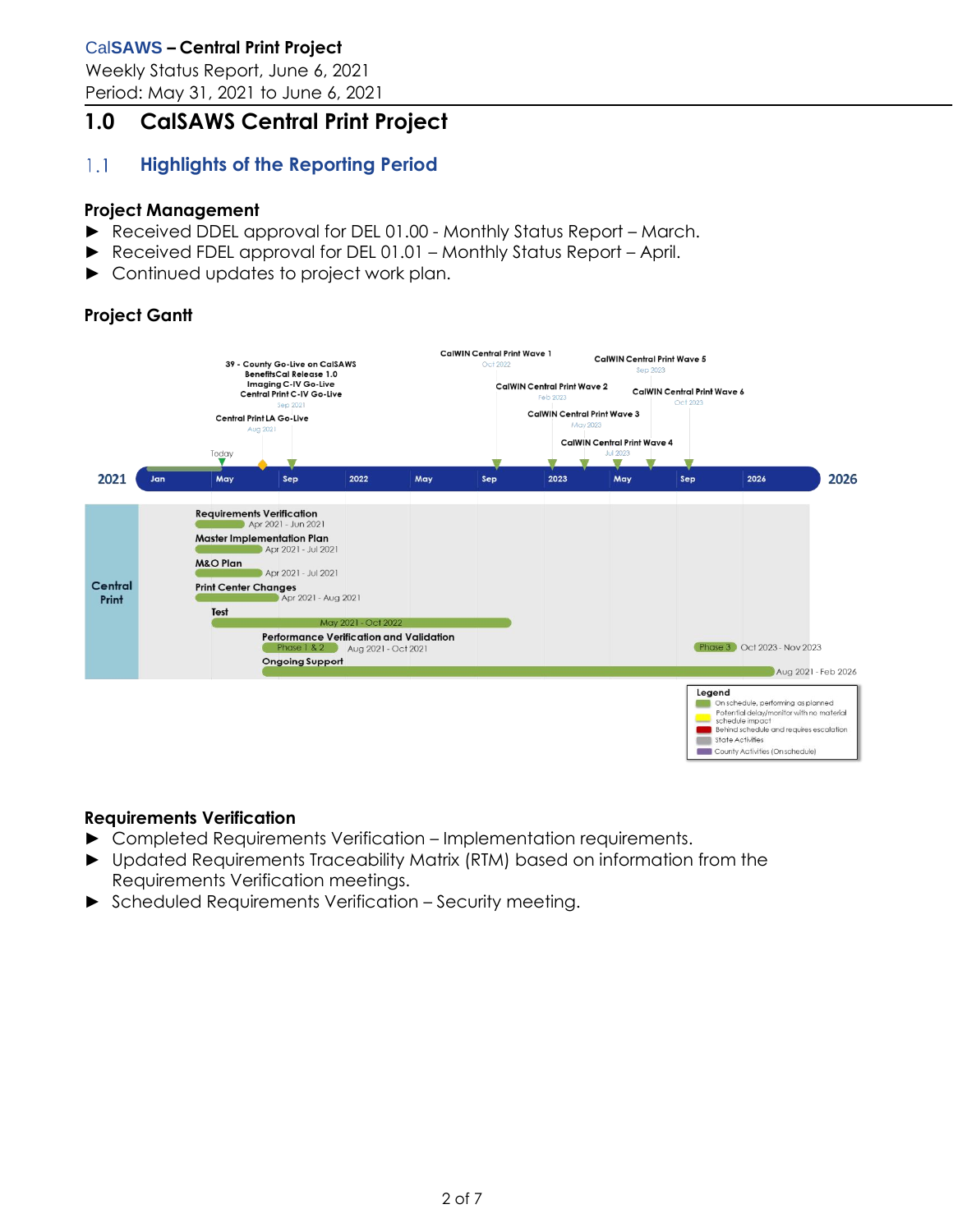Weekly Status Report, June 6, 2021 Period: May 31, 2021 to June 6, 2021



## **Master Implementation Plan**

- ► Continued work on materials inventory management.
- ► Participated in LA County Transition Plan meeting.
- ► Participated in Knowledge Transfer session with LA County DPSS and DSSS.

# **Changes to Existing Print Centers**

- ► Continued meetings with Rancho Print Center staff to review requirements and changes.
- ► Scheduled installation of new printer at the Rancho Print Center.

## **Establishment of the SoCal Print Center**

- ► Main printer has been installed with two additional printers on site ready for installation.
- ► Two inserters scheduled for installation in June.
- ► Security cameras installed and operational.
- ► Forklifts have been delivered.
- ► Initial paper order has been delivered.
- ► Staffing is 75% complete.

## **Interface and File Considerations with CalSAWS**

- ► Continued meetings with Accenture Correspondence Team to discuss test file timing.
- ► Received initial test file with 2D bar code.

## **Fulfillment Platform Configuration**

► Continued meetings to determine print file parameters.

## **Maintenance and Operations Plan**

- ► Continued work on M&O Plan DDEL.
- ► Continued discussions on the monthly print calendar.

## **Comprehensive Testing**

- ► Continued to work on test scripts/cases.
- ► Began updates to Readiness materials.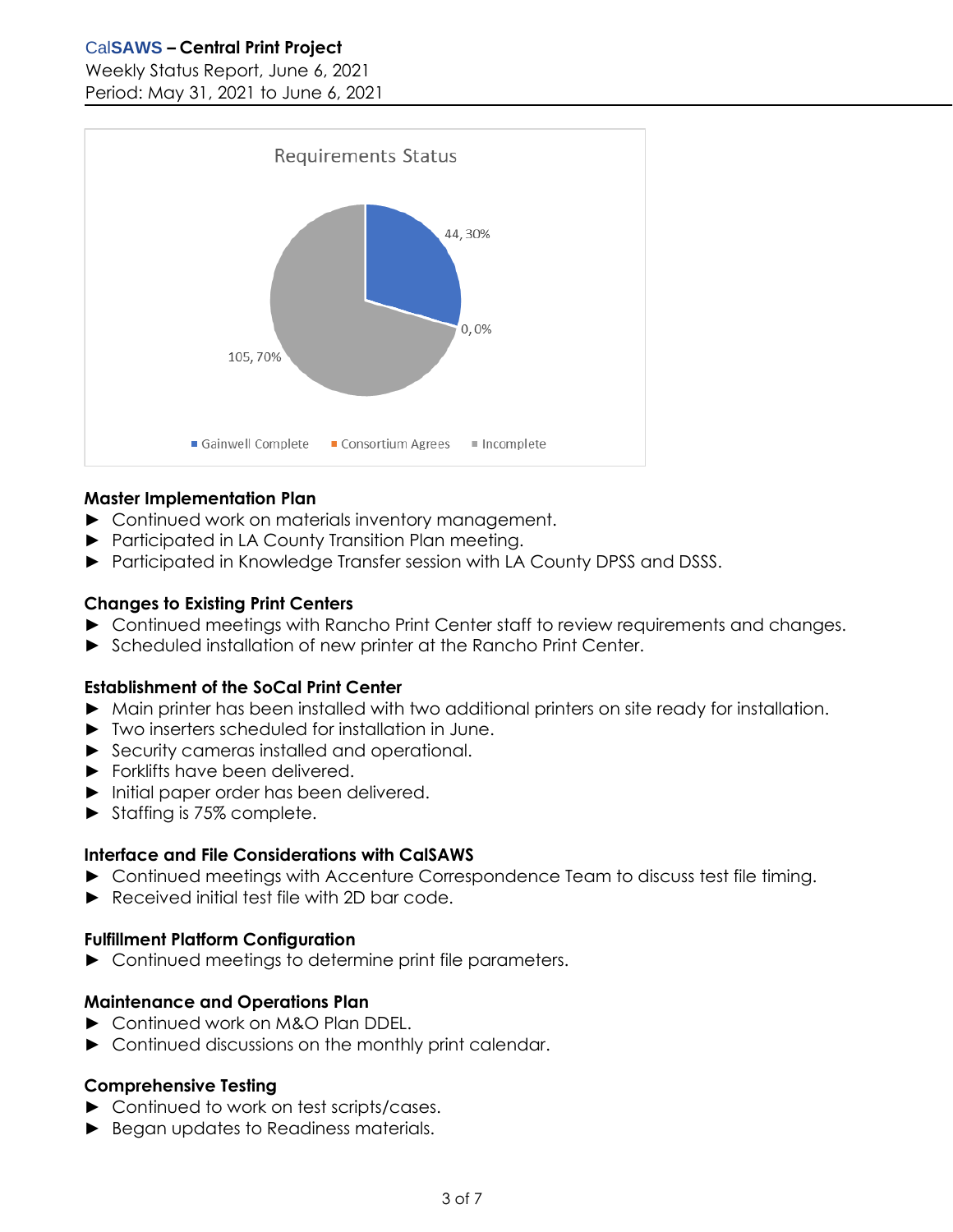Weekly Status Report, June 6, 2021 Period: May 31, 2021 to June 6, 2021

#### **Project Action Items – Overdue**

► This table lists overdue action items, including the owner and due date.

| $\overline{1}$                     | Description              | Owner | Due Date |  |  |  |
|------------------------------------|--------------------------|-------|----------|--|--|--|
| <b>None</b>                        | No overdue actions items |       |          |  |  |  |
| Table 1.1-8 – Overdue Action Items |                          |       |          |  |  |  |

#### <span id="page-4-0"></span> $1.2$ **Project Deliverable Summary**

Deliverable Activity is summarized within the tables below. Note that only the initial submission of the Monthly Status Report is listed in the table below. Each remaining Monthly Status Report will be submitted as an FDEL only per the date in the approved FDED and is not included in the list below.

#### **Deliverable Status by Submission**

|                  |                                 |             | Complete    |             | <b>Coming Soon</b> |              |
|------------------|---------------------------------|-------------|-------------|-------------|--------------------|--------------|
| <b>DEL</b><br>ID | <b>Deliverable Name</b>         | <b>DDED</b> | <b>FDED</b> | <b>DDEL</b> | <b>FDEL</b>        | <b>Final</b> |
| 01               | Monthly Status Report - March   | 4/29/21     | 5/24/21     | 5/28/21     | 6/7/21             | 6/8/21       |
| 02               | Master Implementation Plan      | 4/29/21     | 5/24/21     | 5/28/21     | 6/11/21            | 6/21/21      |
| 03               | Maintenance and Operations Plan | 4/29/21     | 5/24/21     | 6/10/21     | 6/23/21            | 7/6/21       |
| 04               | <b>Final Acceptance Report</b>  | 5/12/21     | 5/21/21     | 11/21/23    | 12/6/23            | 12/12/23     |

## **Table 1.2-1 – Deliverable Status for Current Reporting Period**

#### **Overall Deliverable Status**

| DEL # | <b>DELIVERABLE NAME</b>               | <b>STATUS</b> | <b>Next Deadline</b>                                                                                                                                                        |
|-------|---------------------------------------|---------------|-----------------------------------------------------------------------------------------------------------------------------------------------------------------------------|
| 01    | Monthly Status Report - March<br>2021 | Completed     | Each remaining Monthly Status<br>Report will be submitted as an FDEL<br>only per the date in the approved<br>FDED and are not listed here. Any<br>exceptions will be noted. |
| 02    | Master Implementation Plan            | On-track      | FDEL submission due on 6/11/21                                                                                                                                              |
| 03    | Maintenance and Operations<br>Plan    | On-track      | DDEL submission due 6/10/21                                                                                                                                                 |
| 04    | <b>Final Acceptance</b>               | On-track      | DDEL submission due 11/21/23                                                                                                                                                |

## **Table 1.2-2 – Upcoming Deliverable Deadlines**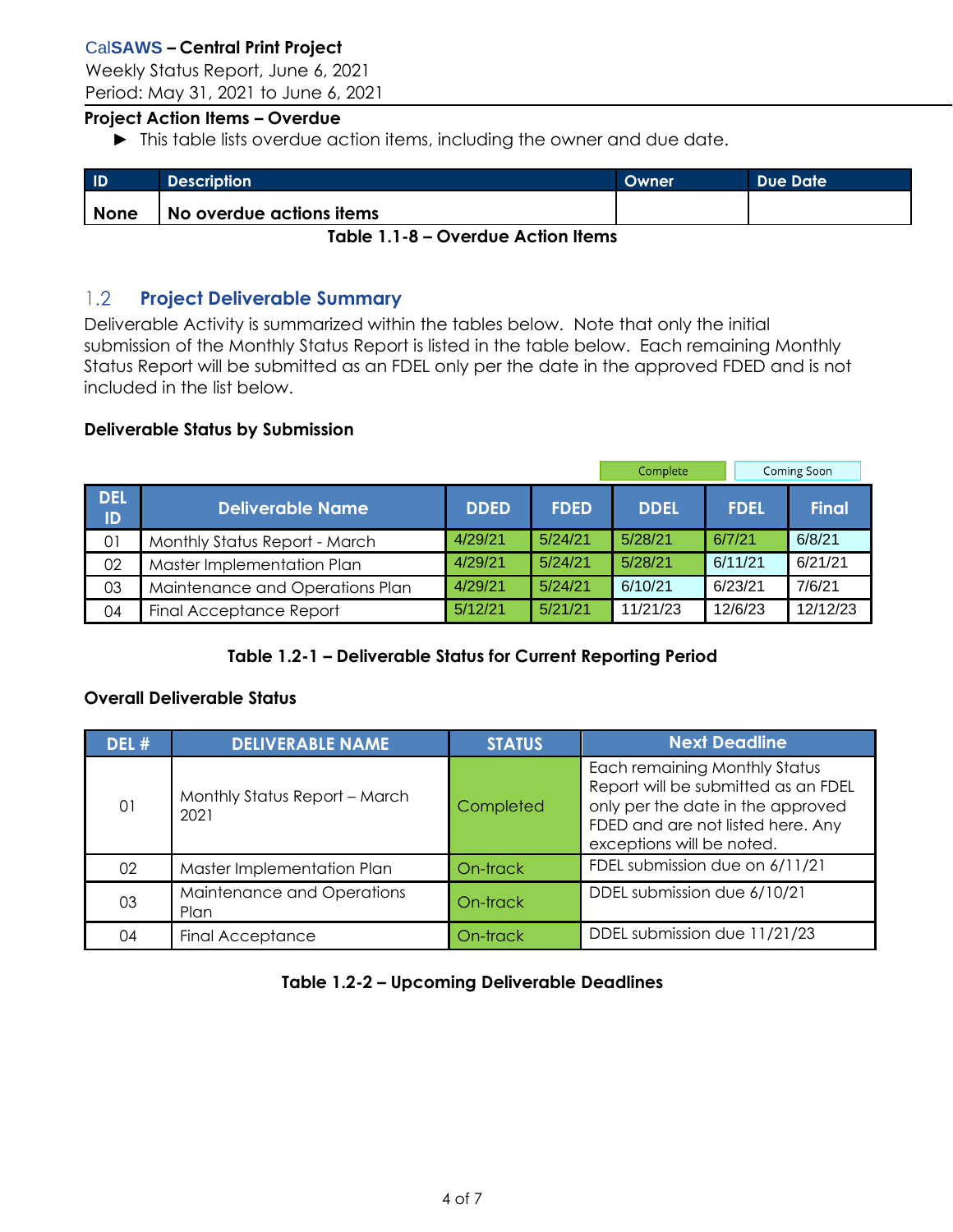Weekly Status Report, June 6, 2021

Period: May 31, 2021 to June 6, 2021

# <span id="page-5-0"></span>**Project Risks and Issues**

| ID  | <b>Title</b>                                                                                | <b>Details</b>                                                                                                                                                                                                                                                                                                                                                                                                                                                                                                                                                                                                                                                 | <b>Status</b> | <b>Impact</b> | <b>Severity</b> | <b>Date</b><br><b>Logged</b> |
|-----|---------------------------------------------------------------------------------------------|----------------------------------------------------------------------------------------------------------------------------------------------------------------------------------------------------------------------------------------------------------------------------------------------------------------------------------------------------------------------------------------------------------------------------------------------------------------------------------------------------------------------------------------------------------------------------------------------------------------------------------------------------------------|---------------|---------------|-----------------|------------------------------|
| 242 | Central Print Insertion<br><b>Barcode Placement</b><br>& Margin Formatting<br>Inconsistency | Recommended clearance<br>for insertion bar codes is 1/4<br>of white space around the<br>bar code. The white space<br>is designed to increase the<br>accuracy of the bar code<br>scan, reducing insertion<br>errors or stoppages. The<br>sample test file provided<br>included pages with no<br>clearance and on some<br>forms, the bar code was<br>overwritten by text or<br>borders. Obtaining the<br>recommended $\frac{1}{4}$ inch of<br>white space would result in<br>changes to the CalSAWS<br>correspondence templates<br>and would not be feasible<br>prior to the planned go live<br>for Los Angeles (August<br>2021) and C-IV (September<br>$2021$ . | Open          | 3             | Medium          | 4/9/21                       |

The following chart shows the number of risks currently open and previously closed, if applicable.



The following chart shows the number of issues currently open and previously closed, if applicable.

► Not applicable – No open or closed issues as of this status reporting period.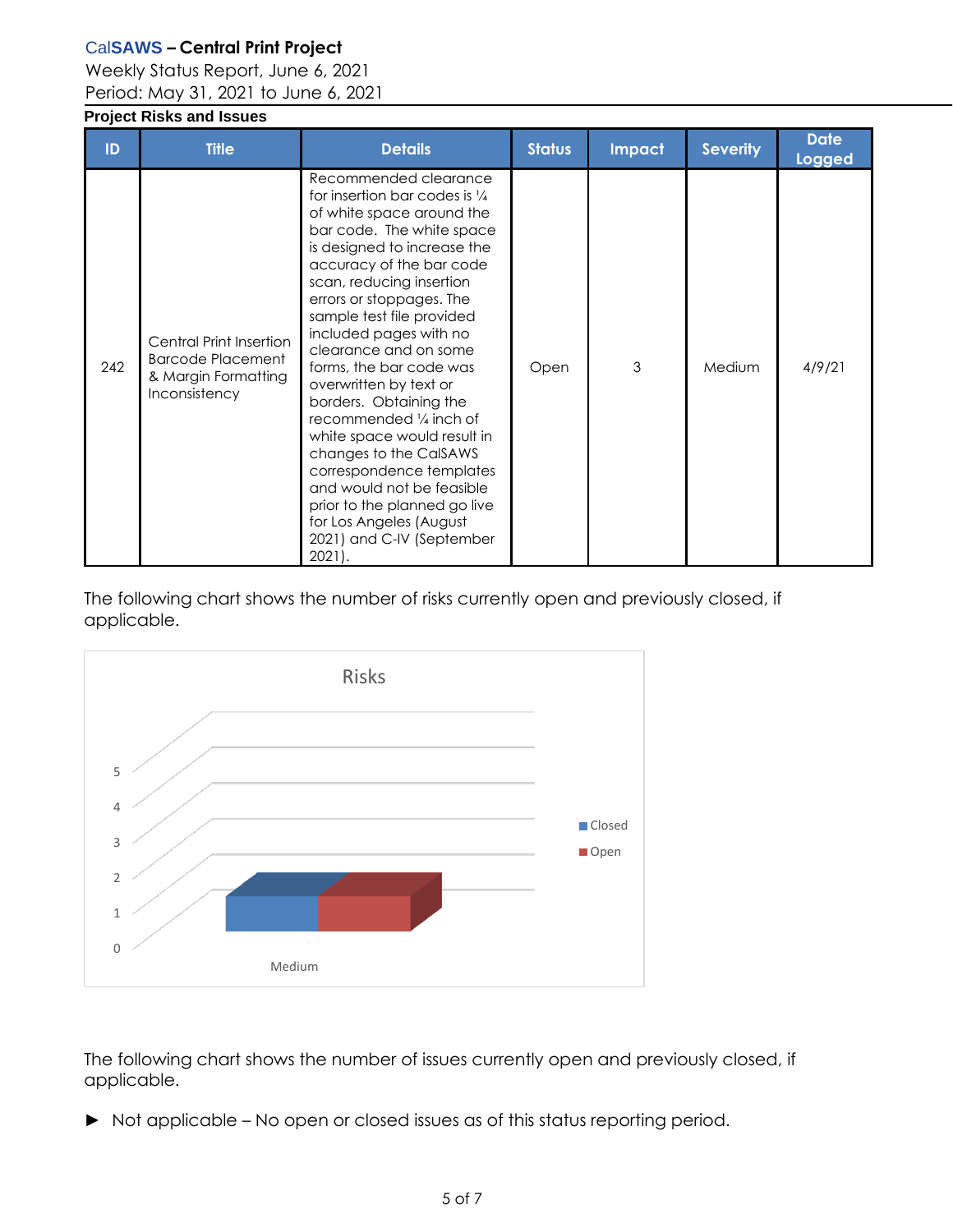Weekly Status Report, June 6, 2021 Period: May 31, 2021 to June 6, 2021

#### <span id="page-6-0"></span> $1.3$ **CRFI/CIT Communications Information**

The following table outlines CalSAWS Information Transmittals (CITs) sent for the reporting period.

There were no CalSAWS Information Transmittals (CITs) this reporting period.

| <b>CIT ID</b> | Τo | <b>Subject</b> | <b>Category</b> | <b>Distribution</b><br>Date | Primary<br><b>Contact</b> | <b>Backup</b><br>CalsAWS CalsAWS<br><b>Contact</b> |
|---------------|----|----------------|-----------------|-----------------------------|---------------------------|----------------------------------------------------|
|               |    |                |                 |                             |                           |                                                    |

## **Table 1.4-1 – CITs**

There were no CalSAWS Requests for Information (CRFIs) this reporting period.

| <b>CRFI ID</b> | TO | Subject | <b>Distribution</b><br>Date <sup>1</sup> | <b>Status</b> | <b>Response Due</b><br><b>Date</b> |
|----------------|----|---------|------------------------------------------|---------------|------------------------------------|
|                |    |         |                                          |               |                                    |

**Table 1.4-2 – CRFIs**

#### <span id="page-6-1"></span> $1.4$ **Activities for the Next Reporting Period**

## **Project Management**

- ► Continue updates to project work plan.
- ► Submit FDEL 01.02 Monthly Status Report May.
- ► Coordinate attendance at remaining region meetings to provide County kickoff information.

# **Requirements Verification**

- ► Schedule and conduct additional requirements verification meetings.
- ► Continue updates to RTM.

## **Master Implementation Plan**

- ► Submit FDEL 02 Master Implementation Plan.
- ► Continue work on materials inventory management.
- ► Prepare for County postage communications.

## **Changes to Existing Print Centers**

► Begin printer installation at Rancho Print Center.

# **Establishment of the SoCal Print Center**

- ► Continue staffing process.
- ► Coordinate equipment installations per vendor availability.

## **Interface and File Considerations with CalSAWS**

► Continue meetings with Correspondence Team to discuss test files.

## **Fulfillment Platform Configuration**

► Continue meetings to determine print file parameters.